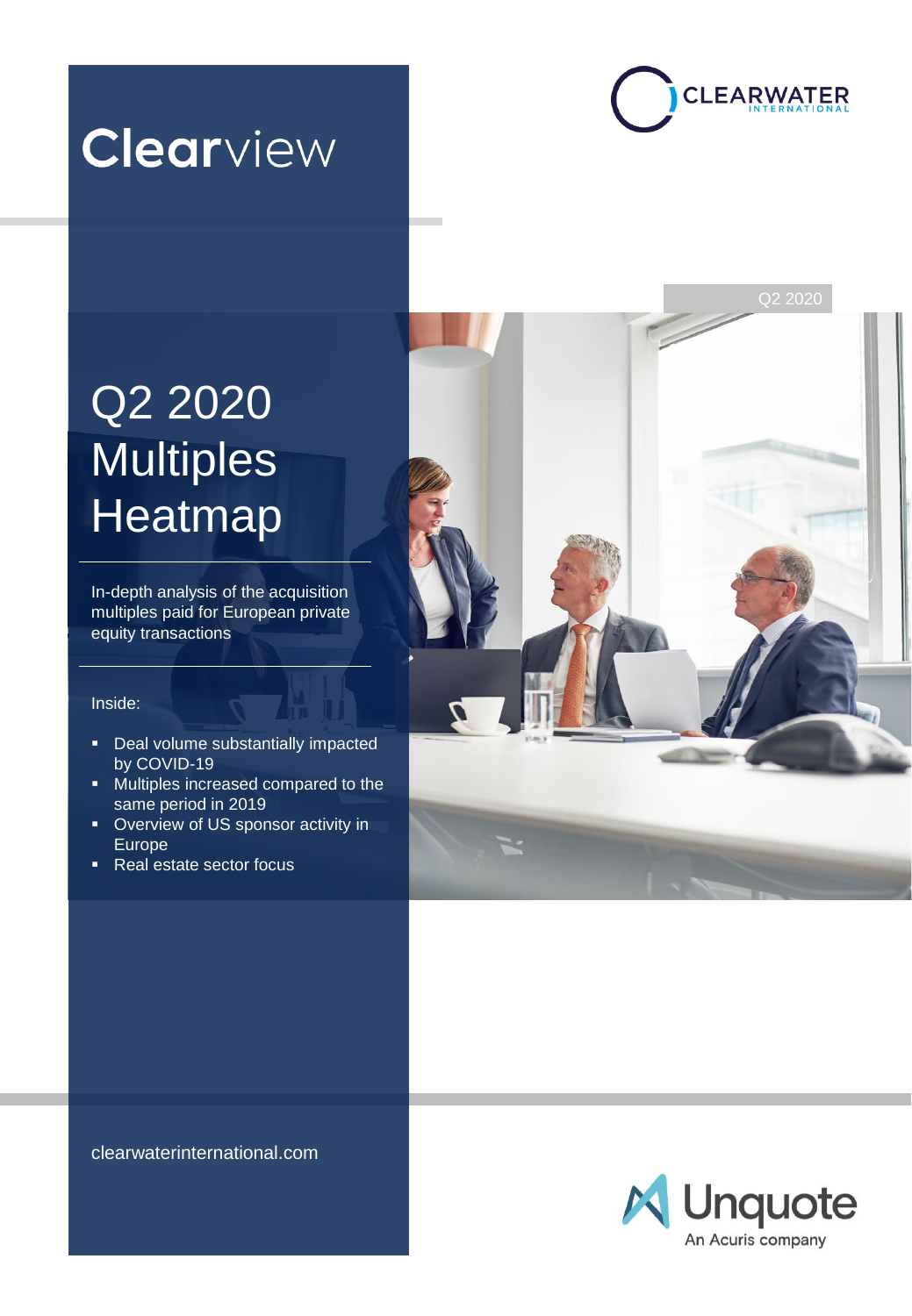## European overview

**TANK** 

**This report identifies key themes driving European private equity (PE) deals' EV/EBITDA multiples on a quarterly basis. The objective is to assist PE investors in understanding drivers behind value trends across regions and sectors, leading to good investment opportunities.**

Q1 2020 suffered a slight reduction in deal volume when compared to the same quarter in 2019 as the effects of COVID-19 were not yet realised by market figures. However, with the global situation worsening throughout Q2 2020 the deals market was substantially impacted as deals in their infancy were put on hold to wait out the unfolding situation across the globe.

In Q2 2020, flight to quality and scarcity of opportunities has driven average multiples paid in PEbacked transactions throughout Europe to increase slightly when compared with the previous quarter and the same quarter in 2019. However, deal volumes were down by a third compared to the previous quarter and the lowest since Q1 2016.

For the fourth quarter in a row, the Nordic region saw the highest average multiples despite a 1% reduction versus the previous quarter and a 2% decrease against the same quarter in 2019. Despite the reductions, the average valuation for the quarter was still well in excess of 10x and reduction in deal volumes was far lower than the average drop across all European regions.

The second hottest region in Europe for the quarter was France despite experiencing the second largest drop in deal volumes at over 50%. With a 4% increase versus Q1 2020 and a 5% increase on Q2 2019 the region also revealed the second largest increases in valuations.



**LTM multiples distribution by region**



The third richest region in terms of valuation was the UK and Ireland with valuations remaining broadly flat and well in excess of 10x. However, the region experienced a 62% drop in deal volumes, the largest reduction of any region throughout Europe.

A similar valuation trend was experienced in the Southern region however, average valuations were sub10x for the sixth quarter in a row with deal volumes reducing by nearly a third.

Despite demonstrating a strong quarter on quarter increase in Q1 2020, the DACH region experienced a sharp 5% decline in average valuations in Q2 2020. However, the region experienced the greatest volume of transactions in the quarter, despite only placing third in Q1 2020.

Benelux saw the largest increase in valuations of any region in the quarter, up 6% against Q1 2020 and 12% against the same quarter in 2019, bringing average valuations in the region above 10x for the first time in more than six quarters. In comparison to other regions, Benelux also experienced a modest reduction in deal volume of 16%.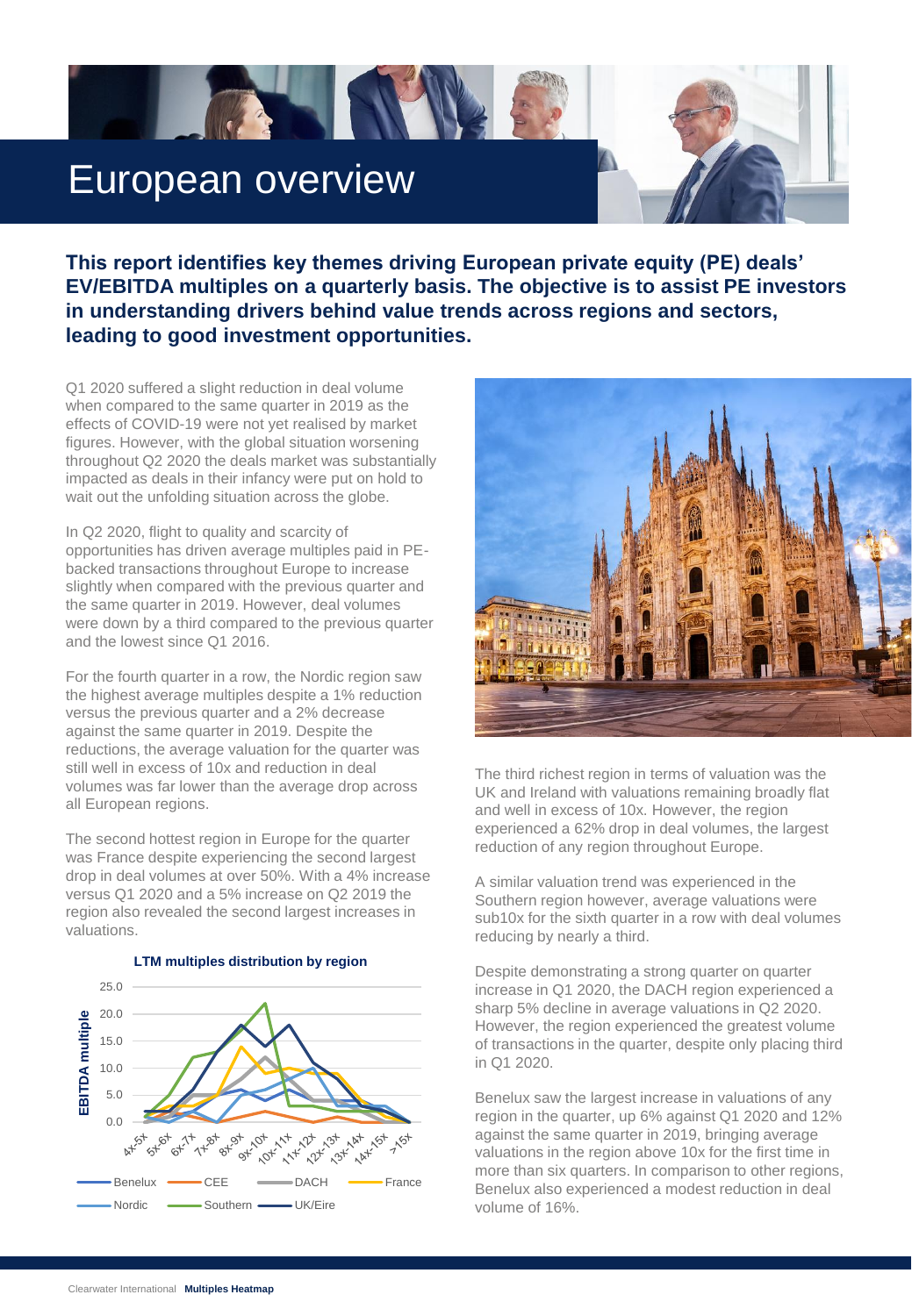## European overview

**TANK** 

Despite a 28% reduction in deal volumes for the quarter, the TMT sector experienced the largest number of PE-backed transactions for the second quarter in a row. Furthermore, average multiples were richest in the sector for the third quarter in a row, despite a 1% decrease in valuations compared to the preceding quarter and 2% against the same quarter in 2019.

The second hottest sector for the quarter in terms of valuation was healthcare, with valuations remaining well in excess of 10x for the sixth quarter in a row. Despite valuations holding in the sector, volume of deals was down by nearly 50% on the previous quarter and 40% on the same quarter in 2019.

The financial services sector saw a modest reduction in deal volumes in the quarter whilst valuations remained flat versus the previous quarter, despite a 12% reduction against the same quarter in 2019. The financial services sector has often experienced the richest valuations but in recent quarters, TMT has eclipsed the sector with healthcare also continuing to challenge.

Industrials and chemicals and business services both experienced large drops in deal volumes in the quarter, 39% and 41% respectively. However, valuations remained flat in industrials and chemicals whilst business services experienced a 3% increase, both with average multiples in excess of 10x. This was the third quarter in a row that business services endured an increase in average multiples paid in PE-backed transactions.

#### **Averages over last twelve months**

| Start           |      |      | 01/04/18 01/07/18 01/10/18 01/01/19 01/04/19 01/07/19 |      |      |      |
|-----------------|------|------|-------------------------------------------------------|------|------|------|
| End             |      |      | 01/04/19 01/07/19 01/10/19 01/01/20 01/04/20 01/07/20 |      |      |      |
|                 |      |      | Q1 2019 Q2 2019 Q3 2019 Q4 2019 Q1 2020 Q2 2020       |      |      |      |
| <b>Benelux</b>  | 9.6  | 9.3  | 9.4                                                   | 9.9  | 9.8  | 10.4 |
| <b>CEE</b>      | 9.8  | 9.0  | 9.0                                                   | 8.5  | 8.3  | 8.6  |
| <b>DACH</b>     | 10.2 | 9.9  | 9.9                                                   | 10.5 | 10.8 | 10.2 |
| <b>France</b>   | 10.5 | 10.3 | 10.3                                                  | 10.6 | 10.4 | 10.9 |
| <b>Nordic</b>   | 11.5 | 11.2 | 11.0                                                  | 11.5 | 11.2 | 11.0 |
| <b>Southern</b> | 9.3  | 9.4  | 9.6                                                   | 9.5  | 9.5  | 9.4  |
| <b>UK/Eire</b>  | 10.9 | 10.9 | 10.8                                                  | 10.7 | 10.8 | 10.8 |
| <b>Europe</b>   | 10.4 | 10.2 | 10.2                                                  | 10.3 | 10.3 | 10.5 |

#### **Deal volumes by region**



Last quarter, the consumer sector saw the lowest valuations in six quarters, dropping below 10x for the first time since Q1 2019. This trend continued in Q2 2020 with a further 2% reduction. Deal volumes also dropped 24% in the quarter and 38% versus the same quarter in 2019.

In terms of deal size, and in line with most quarters historically, the largest volume of deals was in the sub €50m category despite a 32% reduction in deal volumes for the quarter. Conversely, the smallest volume of deals was experienced in the >€1bn range.

For the fourth quarter in a row, the richest valuations were seen in transactions >€1bn, despite being down 3% on the previous quarter and for the fifth quarter in a row, transactions between €500m-€1bn endured the second hottest valuations, being over 6% up on the previous quarter.

Deals in the €250m-€500m range showed decreasing valuations of 6% and 9% when compared with the previous quarter and same quarter in 2019 respectively whilst also being the only deal range to experience an increase in deal volumes with more than a 100% increase.

Valuations remained broadly flat in the €50m-€250m deal range despite a reduction in deal volumes of nearly 40%.

In this quarter, the Multiples Heatmap focuses on trends seen in US sponsor activity in Europe and the real estate sector now the effects of COVID-19 have come to fruition.

This publication reports averages of multiples in the last 12 months for each quarter per region, sector and deal size.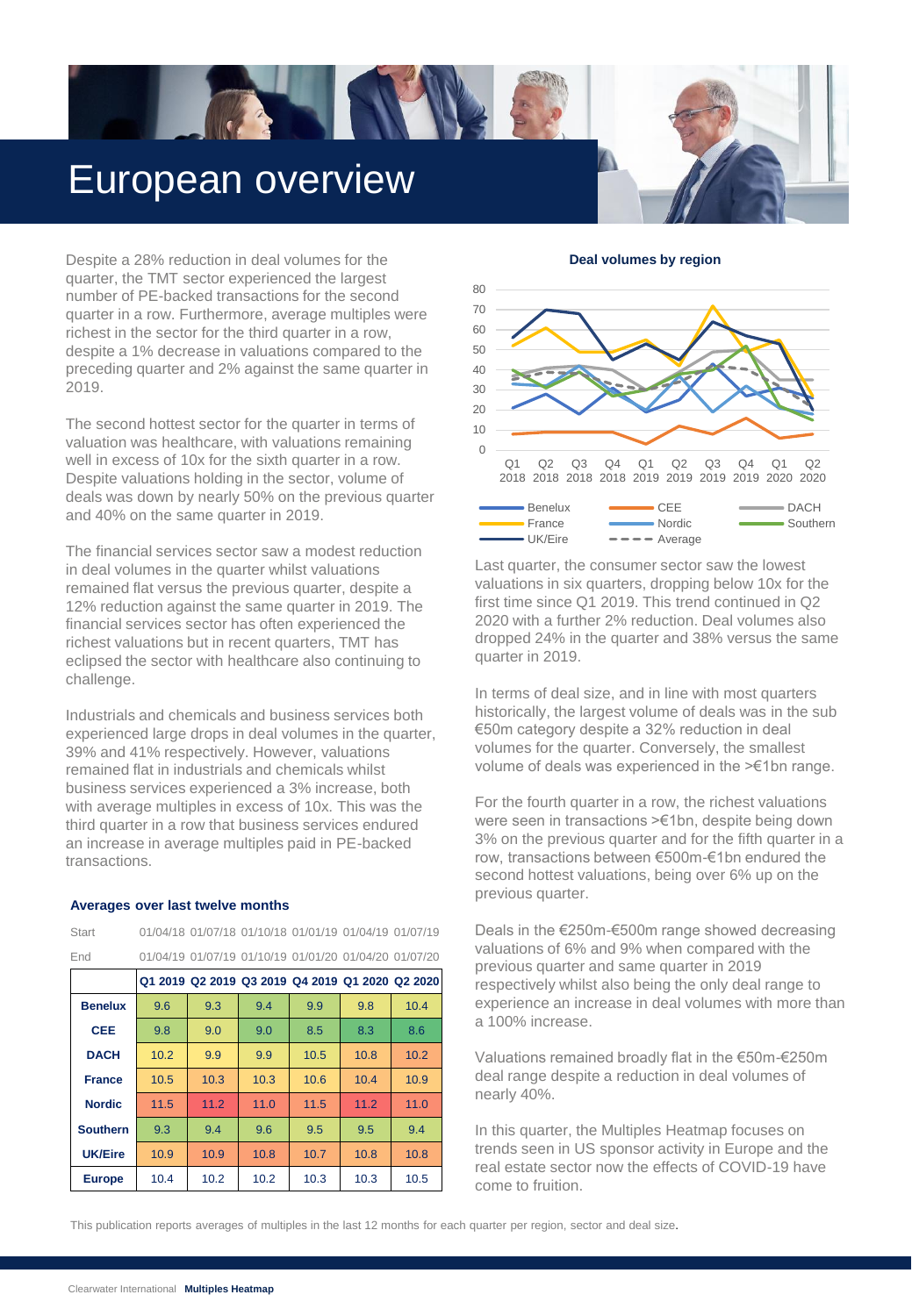

### **In spite of the economic volatility brought about by the coronavirus pandemic, United States (US) sponsors are continuing to view Europe as a solid market for investments, says Brett Donelan, a Managing Director in the Financial Sponsors Group of KeyBanc Capital Markets.**

US sponsors completed 27 buyout deals in Europe in H1 2020 totalling circa €13.59bn (\$16bn), according to Unquote Data. Although this is a drop from the 40 buyouts completed in first half of 2019 with an aggregate value of circa €20.3bn (\$23.8bn), US sponsors were still involved in some of the largest deals recorded in the European market in the challenging environment brought about by the coronavirus pandemic. Such deals included Insight Venture Partners' circa €4.5bn (\$5bn) buyout of Swiss software business Veeam, as well as KKR's circa €4.7bn (£4.2bn) carve-out of UK-based Viridor Waste Management.

Targeted fundraising in the US is evidence of the enthusiasm of US sponsors for the European market, Donelan notes. KKR closed its fifth European Fund in November 2019 on €5.8bn, while Carlyle held a final close for its fourth Carlyle Europe Technology Partners fund in January 2019 on €1.35bn and for Carlyle Europe Partners V in October 2019 on €6.4bn. Such fundraises are also testament to the desire of such sponsors' LPs to reap rewards from European investments.

The European M&A field has also traditionally seen lower valuations than the US market, which naturally makes for appealing investment prospects. Donelan adds: "On average, in recent years US PE deals have generally traded at one multiple higher than European ones."

Europe has long been an appealing market for US sponsors, with the UK and Ireland a particularly favoured region. "The UK is culturally similar to the US, with a common language, relatively low corporate tax rates, good transport infrastructure and a stable legal environment," Donelan says. He adds that Ireland is also positively viewed by US investors. "Ireland is the most western point of Europe, so there are a number of data centres there, which is also good for sponsors looking to invest. A lot of US companies with European headquarters agree that Ireland is a good place to be, such as Google and Microsoft. So, it will continue to be a good place for US private equity to spend time."

"Brexit uncertainty has led to headwinds when it comes to deal activity in the UK, but I would expect there will be an uptick when sponsors can move forward with transactions that have been delayed," says Donelan.

The DACH region, and Germany in particular, is also a market that has traditionally sparked interest from US investors, exemplified by deals including the acquisition of Stada by Bain's European arm, alongside Cinven, in 2017. "English is widely spoken in Germany and it's viewed as a robust and stable economy," says Donelan. "Its business culture is known for precision and efficiency, which US investors like."

Donelan explains that some US-based GPs have already looked to Europe for more complex deals as the M&A and debt markets have fluctuated. "When the pandemic presented itself, most PE firms were initially focused on the liquidity of their portfolio companies; we saw many companies drawing on their revolvers, even just for precautionary reasons. The next step was focusing on company projections and whether they had the appropriate cost-cutting measures in place. Many sponsors then decided that they would get active in this environment – for example, in buying up secondary debt or in making structured investments such as PIPEs."

66 **Brexit uncertainty has led to headwinds when it comes to deal activity in the UK, but I would expect there will be an uptick when sponsors can move forward with transactions that have been delayed.**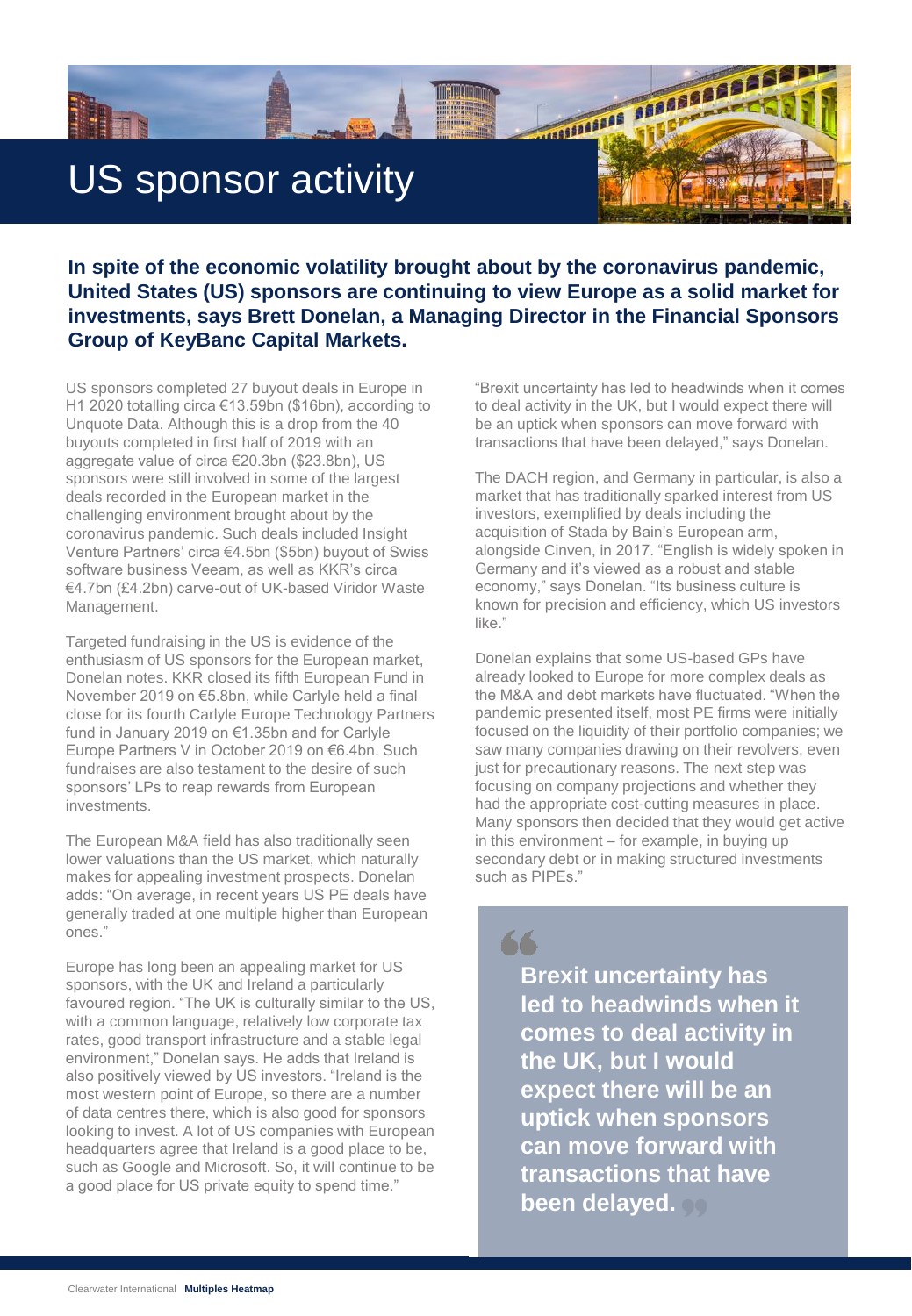## US sponsor activity

While there has been less plain vanilla buyout activity from US sponsors in recent months, there will be opportunities for such investors as the market stabilises, Donelan suggests. "The equity and debt markets are currently trading up. There will be less opportunity to buy things at a discount, but there is more regular M&A dialogue. TMT and healthcare are certainly where we are seeing an uptick, as well as in business services."

Beyond platform investments, US GPs have historically looked to the European market to find add-ons for their US-headquartered portfolio companies, a strategy which presents both opportunities and challenges. "I would say the two main advantages that US sponsors and their portfolio companies have when seeking European acquisitions are ready access to US financing markets, and the multiple arbitrage generally observed between the US and European deal markets," says Donelan. "The obvious disadvantages can include cultural and language differences, and challenges caused by distance, such as operating in different time zones and the difficulty of meeting in-person, especially nowadays."

COVID-resilient businesses have nonetheless been looking to expand in recent months, Donelan notes, reflecting the trend seen in platform deals. "Much of the add-on activity I have seen has been in the area of business services, especially those services less impacted by COVID."

"US sponsors are always seeking to grow their portfolio companies, and one of the ways to do that will be to continue to pursue European addons," says Donelan. US-based portfolio companies made 41 add-on acquisitions in Europe in the first half of 2020, according to Mergermarket, compared with 20 such deals in the same period in 2019, showing that add-ons have remained desirable in spite of the pandemic. Nevertheless, it remains to be seen whether appetite will hold up in the second half of 2020 as the pandemic uncertainty continues. "I do think the current COVID environment may delay that effort somewhat," says Donelan.

Although the pandemic might also slow the pace of new office openings for US sponsors in Europe, this does not mean that appetite for dealdoing is diminishing, says Donelan. "COVID has made international travel less desirable. PE firms globally have also accelerated their adoption of digital technology – Zoom can often be more efficient than jumping on a plane. Face to face meetings are not going away, but COVID might have changed how they are viewed."

"US large-cap sponsors generally have the advantage of having more resources in dollars, offices and personnel," says Donelan, noting that US sponsors are well-known for their role in high-end deals. "Without feet on the ground in Europe, it might be harder for US mid-market firms to generate deals there. But with the increased use of digital technology since COVID, you might see mid-market sponsors getting creative in terms of how they source deals in Europe. In the long term, you will see more US sponsors in Europe."

*KeyBanc Capital Markets is a trade name under which the corporate and investment banking products and services of KeyCorp and* its subsidiaries, KeyBanc Capital Markets Inc., Member FINRA/SIPC ("KBCMI"), and KeyBank National Association ("KeyBank N.A."),<br>are marketed. Securities products and services are offered by KeyBanc Capital Markets Inc. and obtained from sources deemed to be reliable but is not represented to be complete, and it should not be relied upon as such. This<br>report is prepared for general information purposes only and does not consider specific inve

66 **TMT and healthcare are certainly where we are seeing an uptick, as well as in business services.**

**MARIAGE AND READER** 



Brett Donelan Managing Director, Financial Sponsors Group, KeyBanc Capital Markets



Harriet Matthews Reporter, Unquote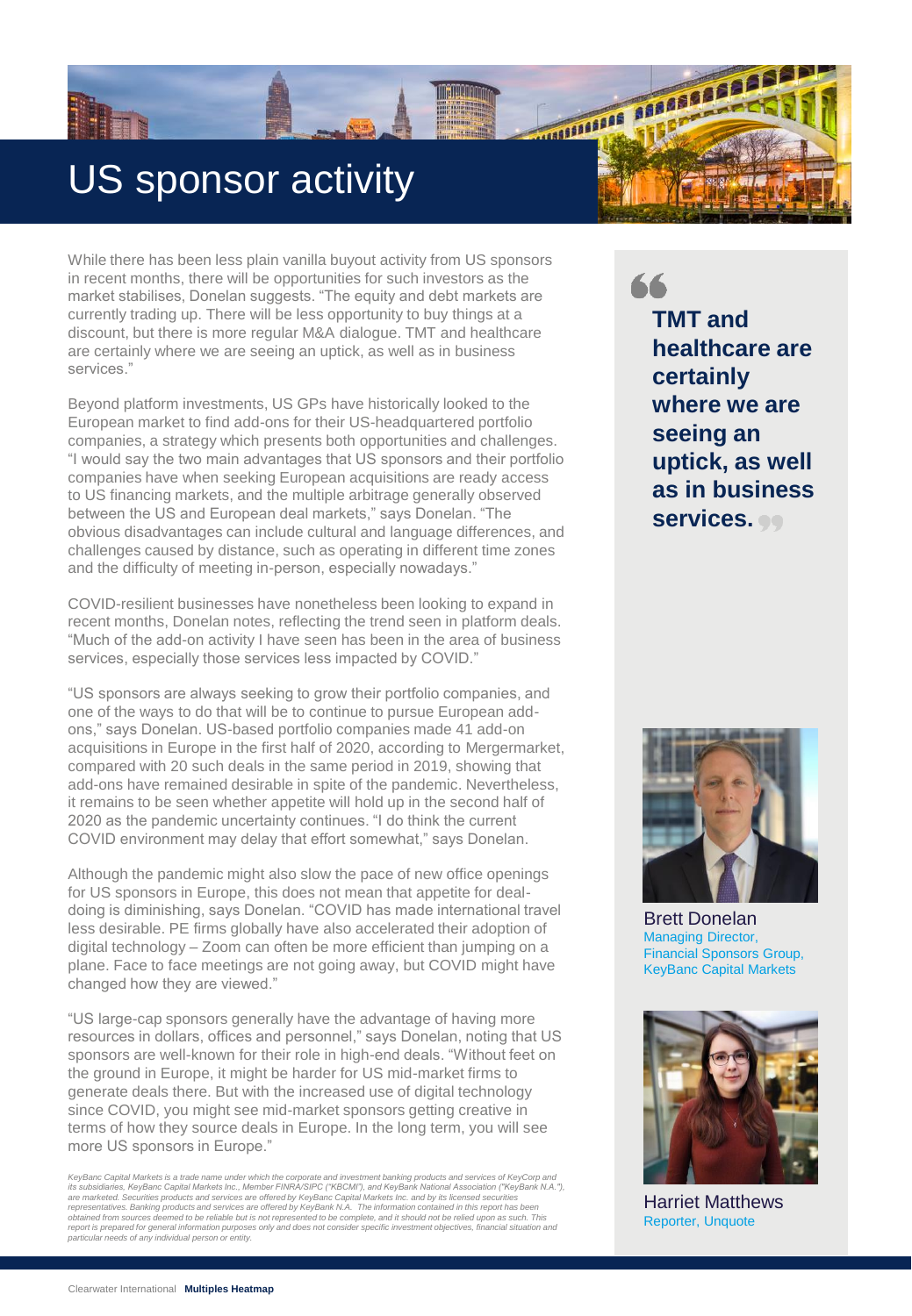



**The real estate market has been deeply affected by the COVID-19 pandemic, which has rapidly changed consumers' habits and behaviour, with a direct impact on several asset classes and strong repercussions on investors' allocation and strategies.** 

"The pandemic has accelerated some trends already evident, exercising a noticeable influence on the view that investors have on retail and particularly on shopping centres," says Laurent Camilli, Head of Real Estate at Clearwater International. "Before the coronavirus outbreak, global consumption was already moving towards digital shopping and investors were showing uncertainty and even some mistrust towards investing in large shopping centres. This trend has accelerated due to the pandemic, which has had a critical impact on the entire retail segment. To have an idea of how deep the impact has been, we can take a look at how valuations of listed companies operating in this sector have plummeted. Shopping centres company Unibail, for example, was trading at €215 per share before the pandemic, and is currently valued by the stock market at  $€40$  per share<sup>1</sup>.

The pandemic has affected working habits, encouraging remote working and putting under scrutiny the ongoing trend for densification of the workplace. "The impact of the crisis on the office market has been deep and is already tangible," says Camilli. "The spread of remote working has changed the view of what the needs of office buildings really are. This is especially true for large central business districts, such as Region Ile-de-France in Paris and the City of London. Around 10% of these areas could become vacant in the next three to five years. This concern has caused uncertainty and distrust among investors towards this asset class, considering that the rental value will probably decrease in the coming months, but the cap rate will remain the same, around 3.5-4.75% depending on the location."

The hotels and leisure real estate segment has also been heavily impacted by the pandemic, with numerous deals delayed or put on hold. Camilli says: "The sector will probably fully recover only in 2022, while investments will remain very scarce in the upcoming 18 months. There might still be investors' appetite for some strategic assets, but buyers will take into account in their valuations that the next two years will be quite challenging."

Richard O'Donnell, a Partner at Clearwater International, adds: "We expect to see a number of transactions in the coming months where operating businesses with freehold assets partner with real estate funds to step-change the scale of their business. This will only apply to those operating businesses that did not have stretched balance sheets pre-COVID, but the opportunity to accelerate growth through partnering with a real estate fund will be attractive. From the perspective of real estate funds, the ability to acquire a number of freehold assets with a strong operating partner ready to trade can aid capital deployment rates and provide attractive longterm returns given underlying tenant strength."

66 **From the perspective of real estate funds, the ability to acquire a number of freehold assets with a strong operating partner ready to trade can aid capital deployment rates and provide attractive longterm returns given underlying tenant strength.**

1. Accurate as of 21/08/2020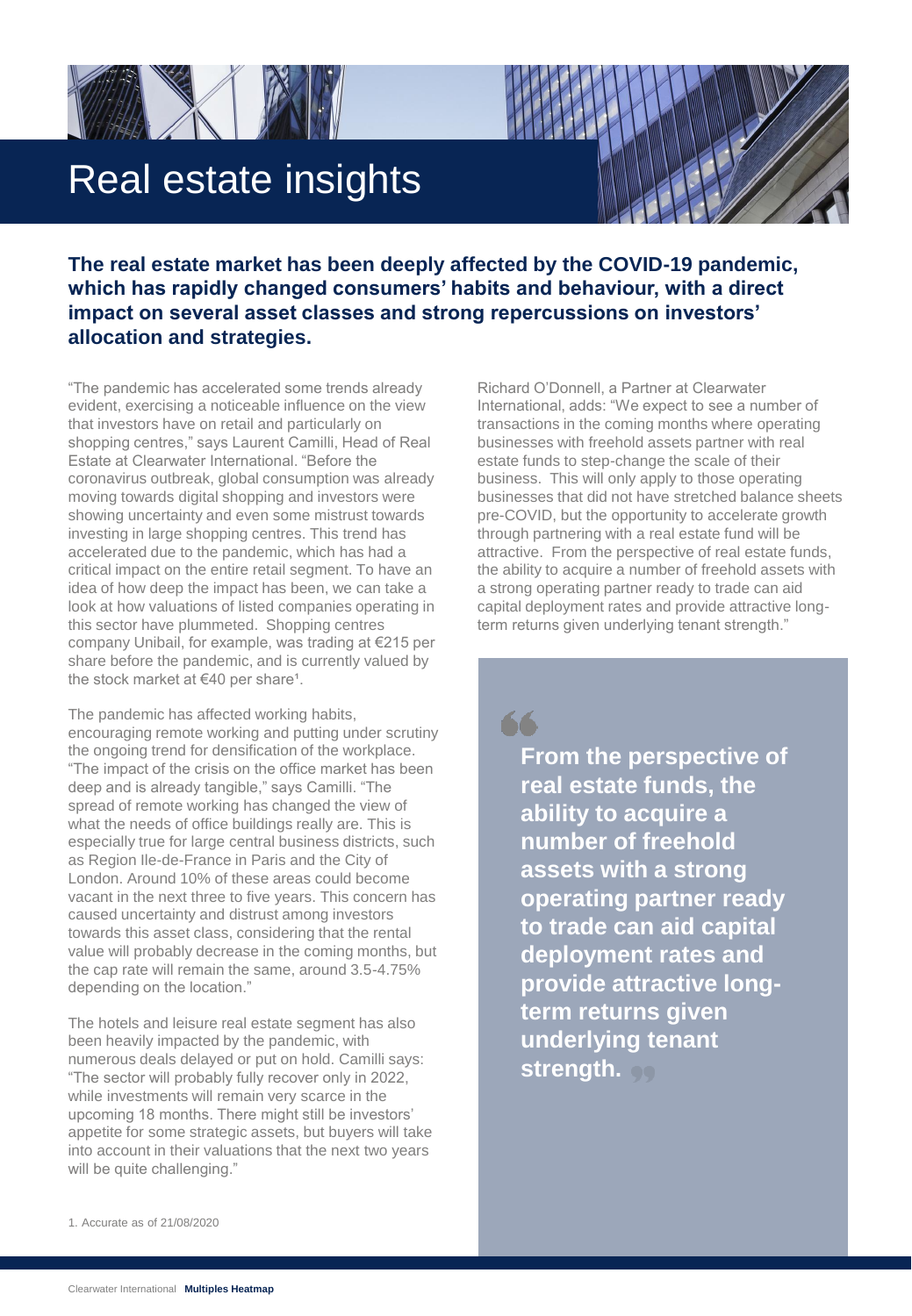## Real estate insights

Interesting opportunities are also available across the healthcare real estate segment, which comprises the most economically resilient property type in the industry. "Healthcare real estate, which includes both retirement homes and private clinics, has shown its resilience among the pandemic" says Camilli. "After the March 16 all the stocks of all the big listed real estate companies dropped down, except for one company, Edifica, a Belgium company which focuses on healthcare real estate assets and which has been traded with a premium on its net asset value."

"There is no lack of liquidity in the market," says Joe Dyke, a Partner and Head of Clearwater International Real Estate Finance in the UK. "Most of the funds operating across the real estate industry have committed capital and minimum return rates to hit and need to deploy capital into good assets."

He adds: "Some of the largest investors which at the beginning of the pandemic had pulled out of transactions have started to come back to the market, while numerous alternative and special situations funds have been looking to deploy their capital. On the operator side we have seen well capitalised groups interested in partnering with providers of equity and debt to take advantage of attracting buying opportunities. In the next 12-24 months we expect to see a wide range of deals and interesting transactions, especially for those investors that have the right amount of liquidity available."

Camilli says: "For many private equity firms this will be the perfect moment to raise money via real estate assets. This can be a very flexible and successful strategy, allowing them to refinance their LBOs at cheaper prices while gaining time, which is currently a major issue given the concerning outlook for the rest of 2020."





Laurent Camilli International Head of Real **Estate** 



Joe Dyke Head of Real Estate Finance, UK



Richard O'Donnell Partner, UK



Alessia Argentieri Senior Reporter, Unquote